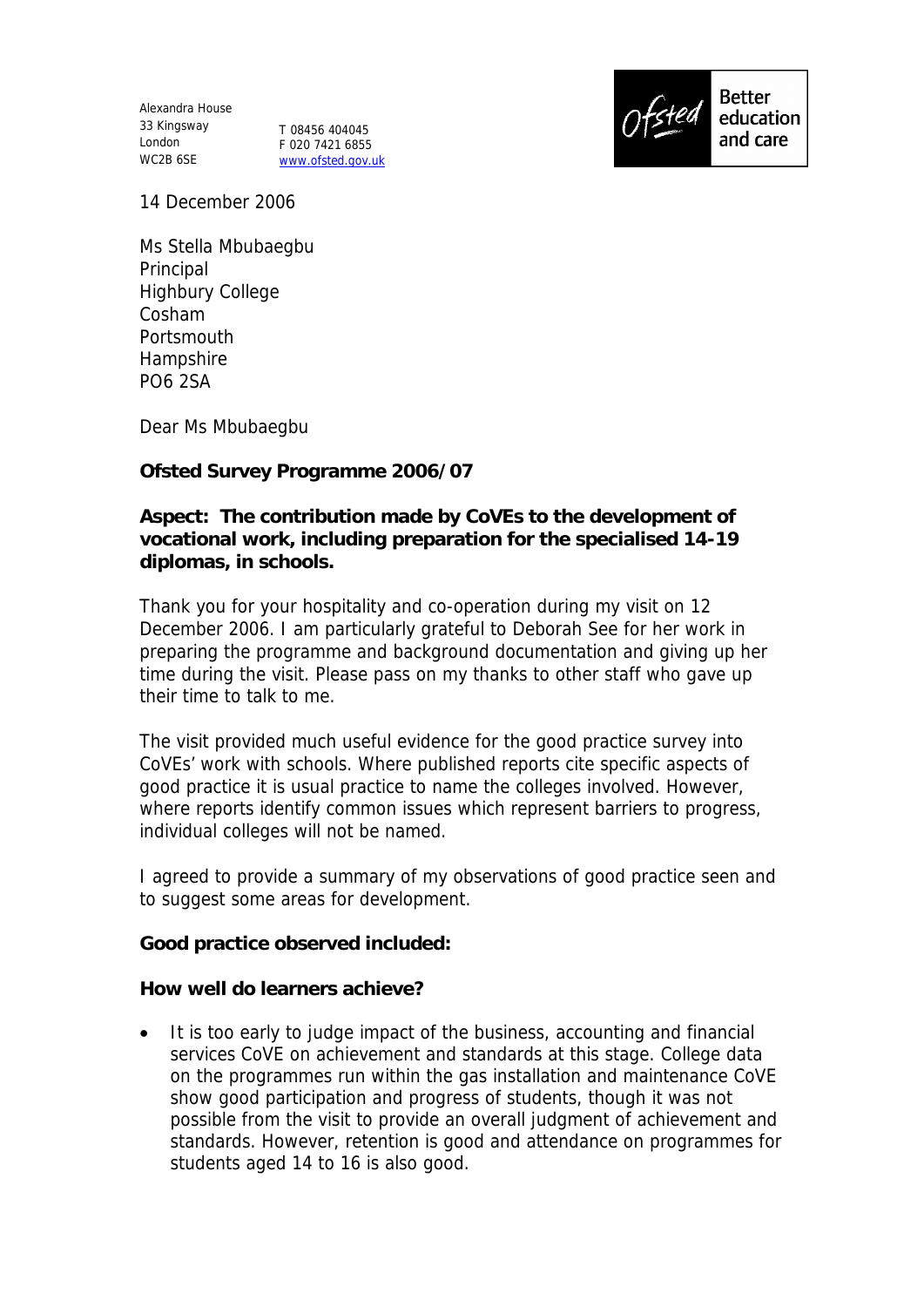**How effective are teaching, training and learning?**

- Through the investment in resources and the updating of equipment, teachers have been made aware of the impact of the CoVEs. The curriculum developments arising from the CoVEs and work with the 14 to 16 cohort, have helped staff to develop their teaching and learning strategies and have improved their skills and practices. Equipment and buildings have been improved and there are good resources, which are well used. The use of information and communication technology (ICT) has been facilitated and e-learning modules are being developed for use across the college.
- External expertise has been used to enhance the delivery of the courses and teachers have extended their knowledge and expertise of current industry practices through working with business and employers. College teachers have good knowledge of the specialised diplomas in their own areas. Work on improving assessment practices and learning as a direct result of the CoVEs is still at an early stage of development.

**How well do programmes and activities meet the needs and interests of learners?**

- There has been some constructive curriculum development as a result of the CoVEs. The CoVE in business, accounting and financial services is developing longer progression pathways by planning for a foundation degree and also by working with schools to deliver financial capability as an element within the Every Child Matters agenda. Financial sector employers have usefully been involved in this work.
- Though the focus of the gas installation and maintenance CoVE is narrow, much good development work has been done in construction such as setting up the off-site motor vehicle/motor cycle course, which is also addressing some needs of the high priority under-16 'not in education, employment or training' (NEETs) group. Good clear pathways have been established from level 1 to foundation degree.
- The college has helped the schools to develop their vocational curriculum offering in areas such as health and social care, hair and beauty, motor vehicle and construction. Through the college and the work of the 14 to 19 increased flexibility working group, there is good involvement of workbased trainers. The college has also established good links with local special schools and pupil referral units (PRUs) to help them offer suitable vocational and work-related learning opportunities.
- Professional bodies and employers are actively involved in the design of new courses within each of the CoVEs, an example being the Institute of Financial Services Certificate in Financial Planning. The college is preparing staff for the new specialised diplomas through briefings and staff development, though it was not possible to ascertain extent of staff knowledge.
- The college has led on the Gateway submission and the expertise within the college has contributed very effectively to the self assessment.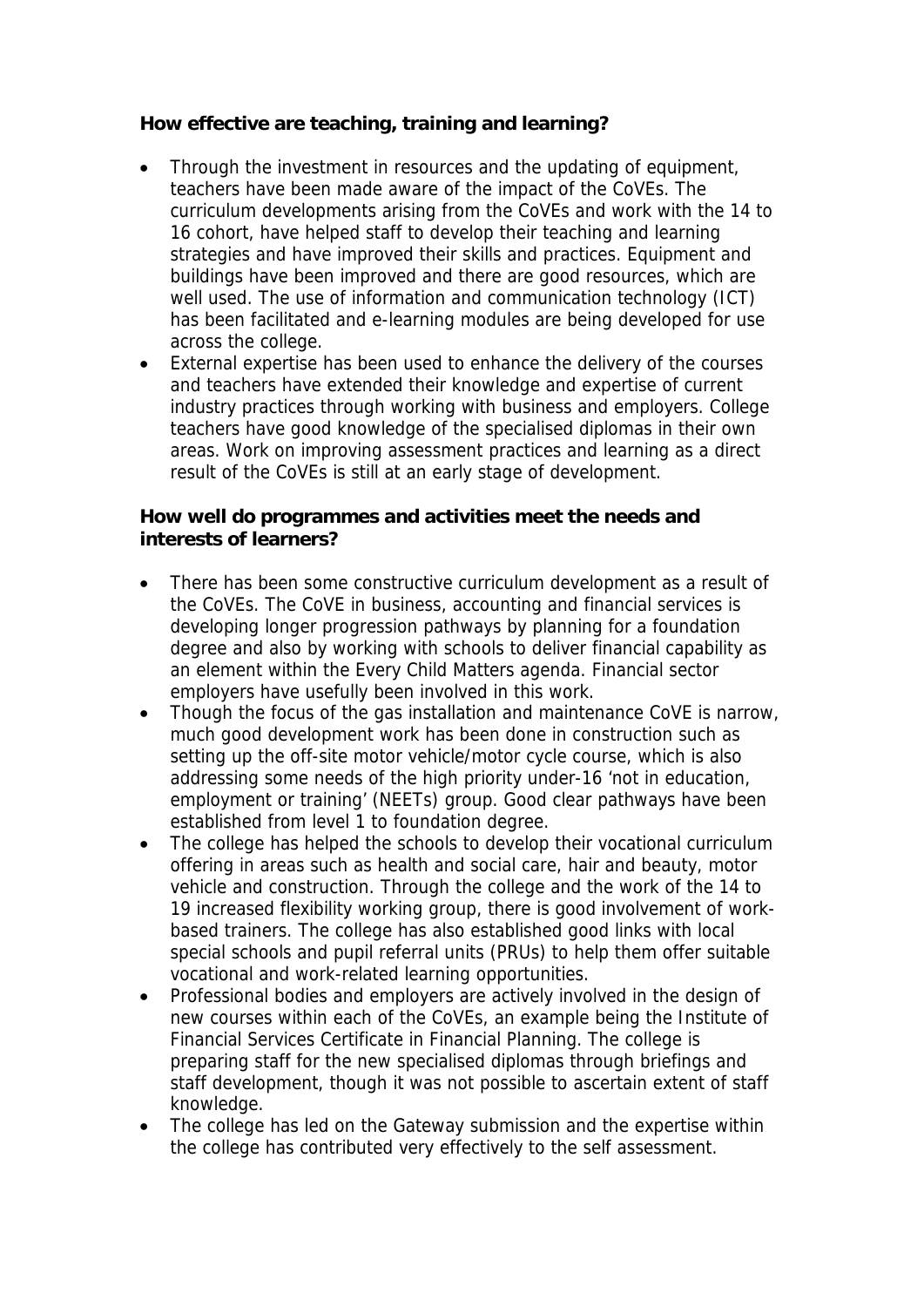Synchronised timetable blocks have been established with some of the local schools, but as yet there is no common timetable.

**How well are learners guided and supported?**

• In relation to the specialised diplomas, work around quidance and support is at an early stage. The knowledge and commitment of some schools towards the specialised diplomas varies, making it difficult to make more progress in planning approaches to advice, guidance and support at this stage.

**How effective are leadership and management in raising achievement and supporting all learners?**

- Communications within the college about the CoVEs and with some of the schools is very good. Good, clear information is given by the college on the developments taking place and it has established good working relationships with the schools through longstanding pre 16 provision and leadership of the increased flexibility programme (IFP) partnership. Key links with appropriate personnel within the schools have been set up and they are invited to take part in curriculum development.
- College resources and equipment are used well by the schools whose students benefit from facilities they would not otherwise have access to. Expertise of college staff is also well used to advise on curriculum developments and the college provides good leadership and support. Effective staff development events have been put on by the college.
- The CoVEs are well managed and there is a clear vision of how to take developments forward.

**Areas for development in conjunction with schools and the local education authority, which we discussed, included:**

- planning and agreeing a common timetable sufficiently extensive to support the delivery model adopted for the diplomas
- more systematic and planned professional development, especially for school staff
- ensuring the expertise of the IFP working group is used to inform further 14 to 19 developments
- strategies to engage all schools effectively in engaging with the specialised diploma development
- developing reporting structures (for informing parents and students about specialised diplomas and for keeping them informed about progress)
- completing the skills audit and mapping.

I hope these observations are useful as you continue to develop the ways in which your CoVEs support 14-19 curriculum development in the area.